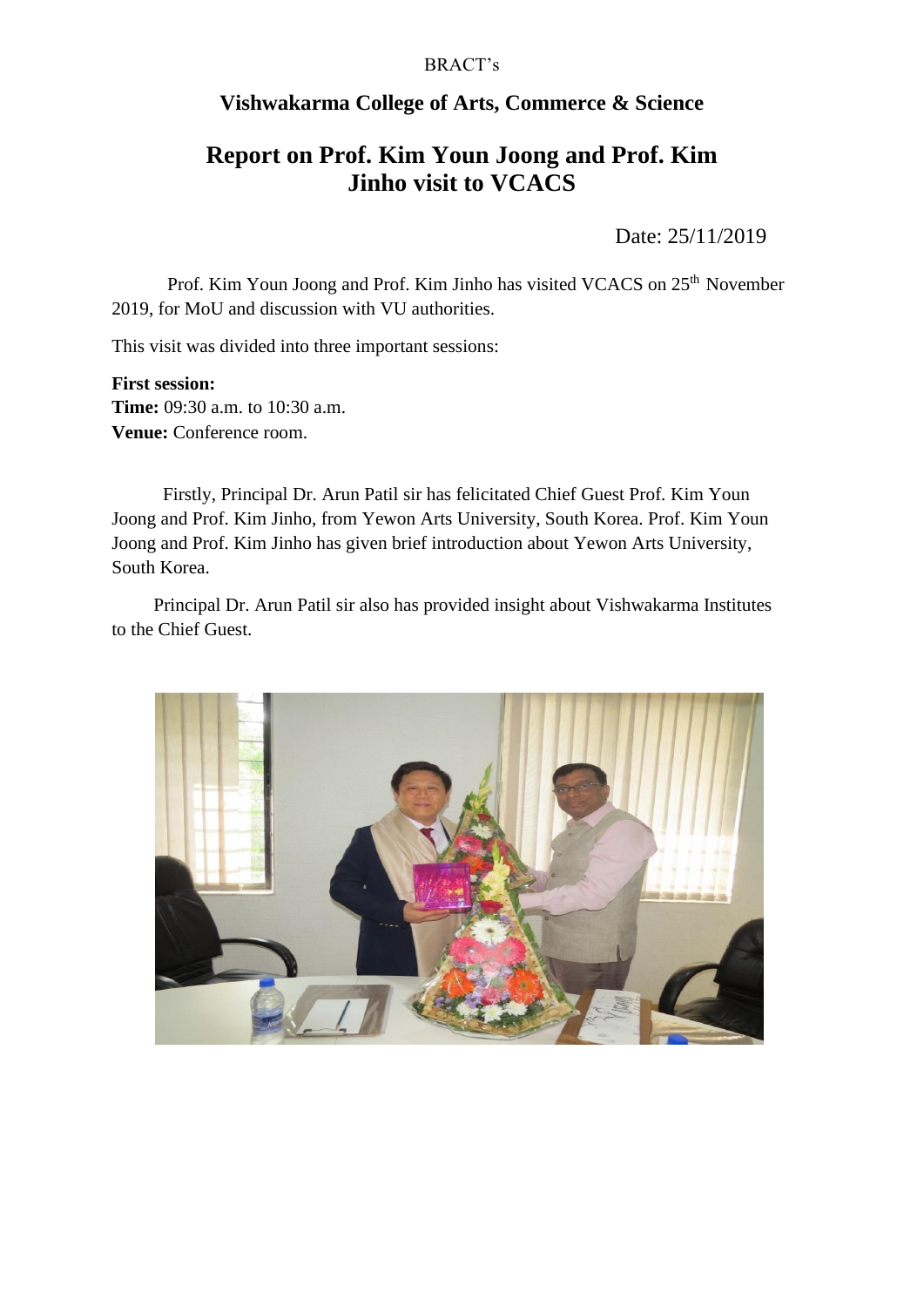

### **Second Session: Time:** 11:00 a.m. to 12:00 noon. **Venue: Suyog Center, Market yard, Vishwakarma Institute Head Office**.

This session was marked with very important event of signing Memorandum Of Understanding between Yewon Arts University and Vishwakarma Institutes. This event was successfully done under respected Shri Bharat Ji Agarwal and our chief guest Prof. Kim Youn Joong and Prof. Kim Jinho, where two parties have agreed on student exchange program, summer internships, faculty exchange program and to organize seminar, conferences etc.